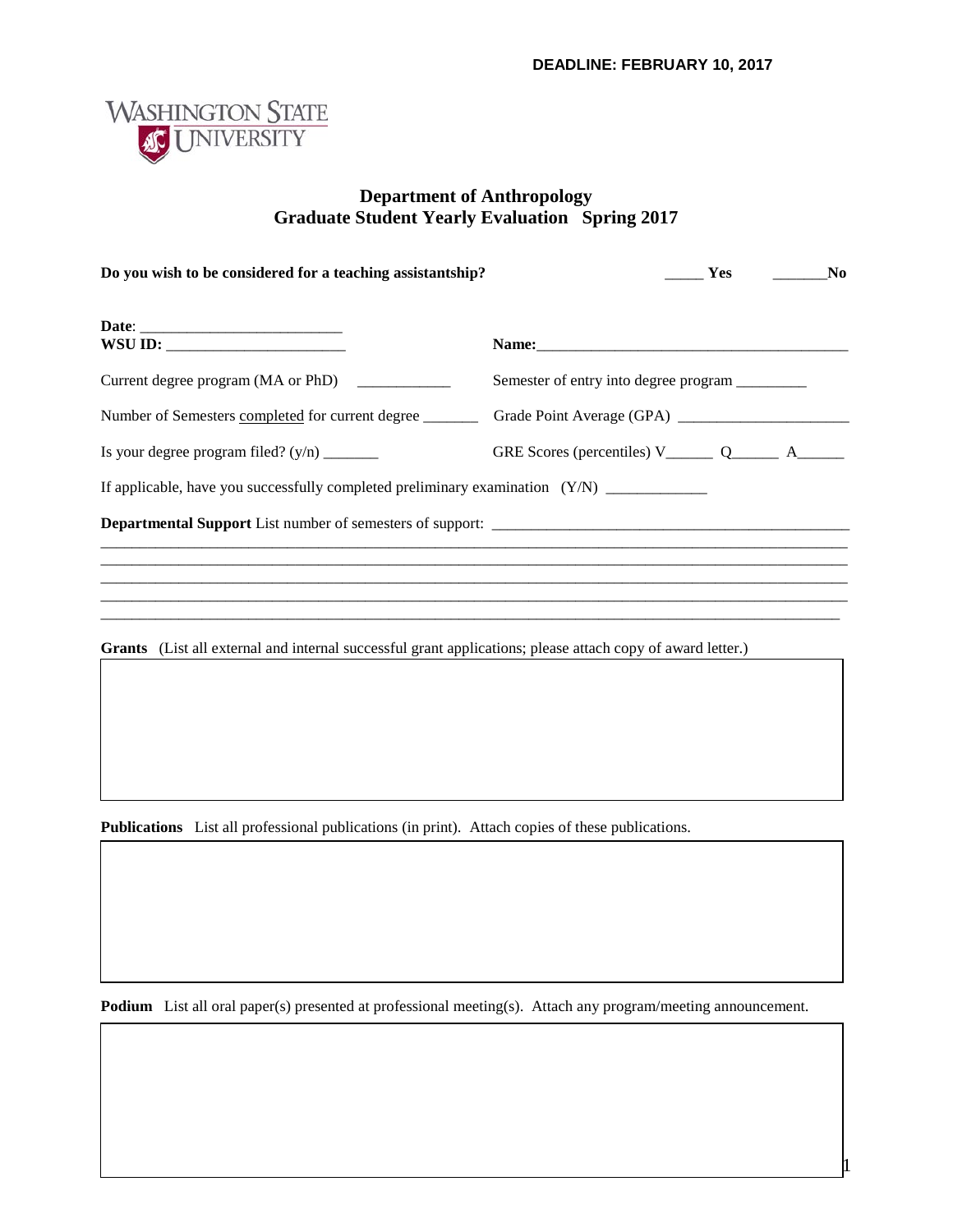## **DEADLINE: FEBRUARY 10, 2017**

**Poster** List all poster presentations at professional meetings. Attach any program/meeting announcement.

**Chair** Other forms of meeting participation: (e.g. session organizer, chair, discussant, etc.) Attach any program/meeting announcement.

**Colloquium** List all Departmental/university presentations (colloquium papers, GPSA research presentation, etc.) completed at the time of evaluation.

**Service** List all Departmental or University service at WSU during this review period.